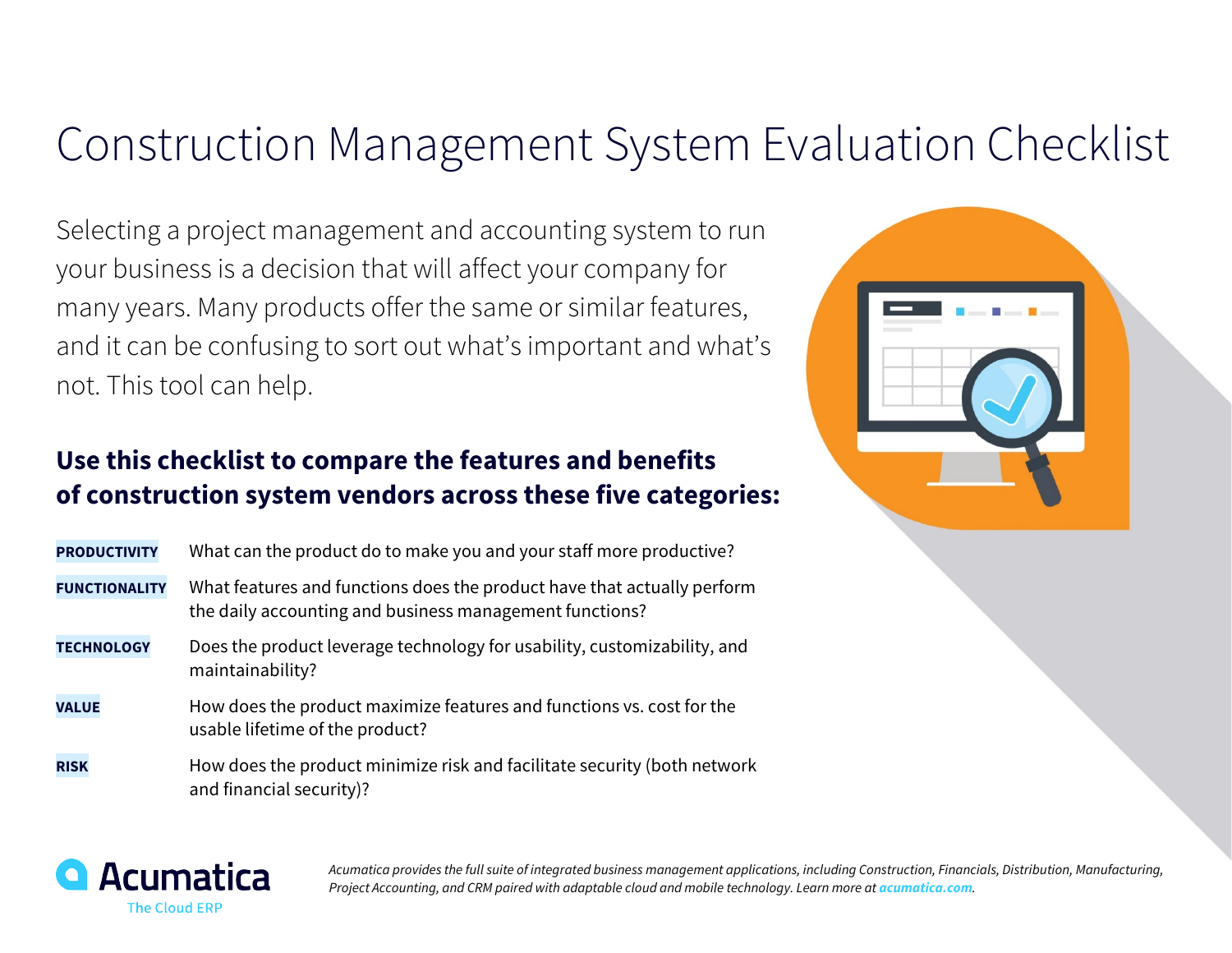| <b>Category</b>                  | <b>Feature</b>                                  | <b>Benefit</b>                                                                                                                                                 | <b>Priority</b> | Acumatica    | Vendor #2 | Vendor #3 |
|----------------------------------|-------------------------------------------------|----------------------------------------------------------------------------------------------------------------------------------------------------------------|-----------------|--------------|-----------|-----------|
| <b>CATEGORY // PRODUCTIVITY</b>  |                                                 |                                                                                                                                                                |                 |              |           |           |
| <b>PRODUCTIVITY</b>              | Intuitive                                       | Easy to learn and use.                                                                                                                                         |                 | $\checkmark$ |           |           |
| <b>PRODUCTIVITY</b>              | True universal<br>availability                  | Access to system from any device, anytime, anywhere to facilitate<br>staff working in the field and with customers and suppliers.                              |                 |              |           |           |
| <b>PRODUCTIVITY</b>              | Multi-language                                  | Work in the language that best fits you. Print documents (like<br>change orders) in the language of your crew.                                                 |                 |              |           |           |
| <b>PRODUCTIVITY</b>              | Multi-currency                                  | Work in any currency and convert as needed.                                                                                                                    |                 |              |           |           |
| <b>PRODUCTIVITY</b>              | Workflow                                        | Automate business processes, approvals, and notifications.                                                                                                     |                 |              |           |           |
| <b>PRODUCTIVITY</b>              | Wiki's                                          | Share information and company documents among any<br>combination of teams, departments, and external users.                                                    |                 |              |           |           |
| <b>PRODUCTIVITY</b>              | <b>Document Management</b>                      | Make documents accessible to all key personnel.                                                                                                                |                 |              |           |           |
| <b>PRODUCTIVITY</b>              | Better, quicker decisions<br>and fewer mistakes | Comprehensive reporting to make informed decisions without<br>the guesswork.                                                                                   |                 | $\checkmark$ |           |           |
| <b>CATEGORY // FUNCTIONALITY</b> |                                                 |                                                                                                                                                                |                 |              |           |           |
| <b>FUNCTIONALITY</b>             | Multi Entity                                    | Support multi-company, multi-warehouse, and international<br>companies, including financial consolidations, intercompany<br>eliminations, and reconciliations. |                 |              |           |           |
| <b>FUNCTIONALITY</b>             | <b>Financial Management</b>                     | Support standard accounting functions, including General<br>Ledger, Accounts Payable, Accounts Receivable, Cash<br>Management, Tax management, and more.       |                 |              |           |           |
| <b>FUNCTIONALITY</b>             | Construction<br>Management                      | Direct end-to-end projects including contracts, schedules,<br>commitments, subcontracts, purchase orders, change orders and<br>compliance.                     |                 |              |           |           |
| <b>FUNCTIONALITY</b>             | <b>Project Accounting</b>                       | Update dashboards with pro forma invoices, revenue, budgets,<br>costs, retainage status, and construction payroll details.                                     |                 |              |           |           |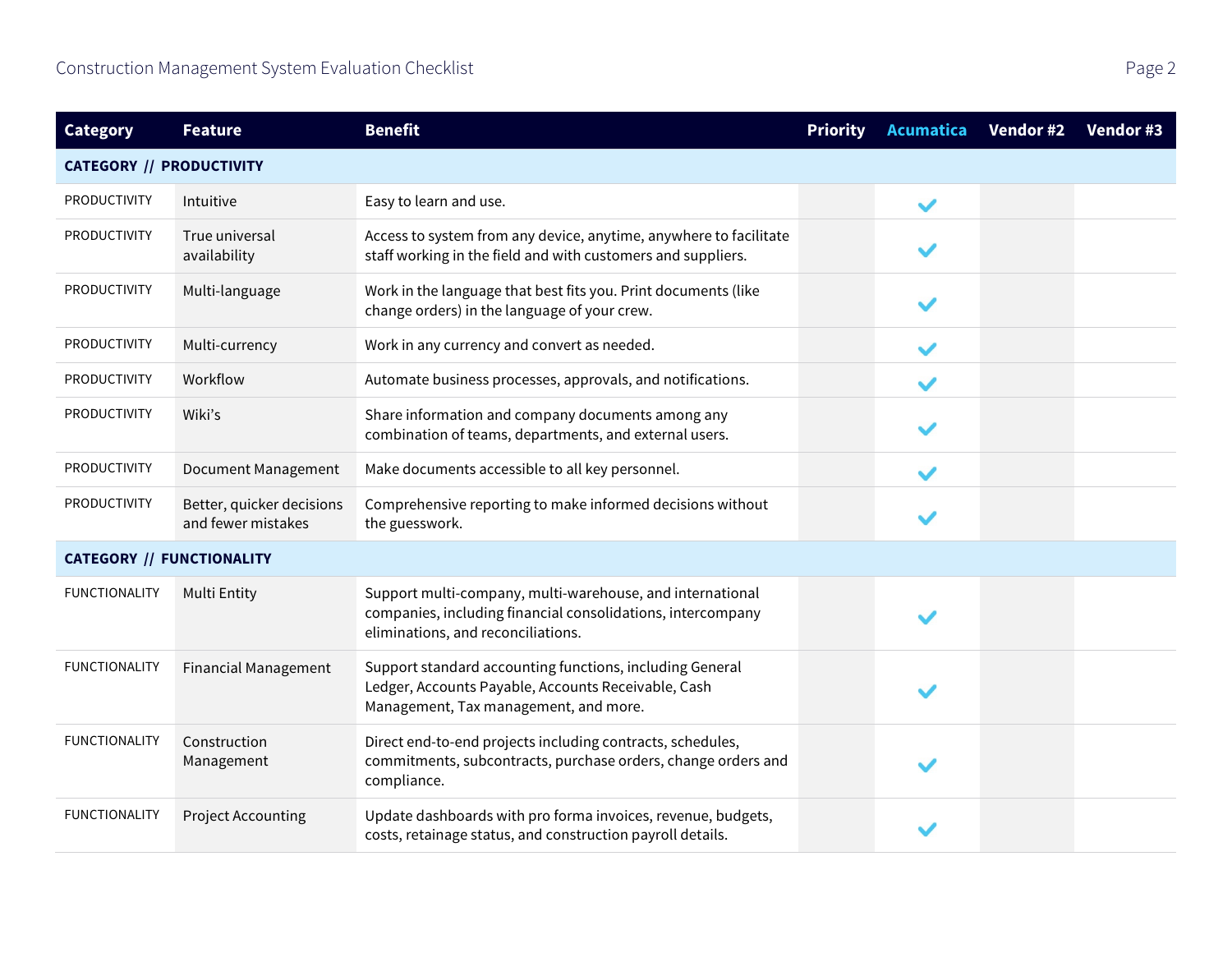| <b>Category</b>               | <b>Feature</b>                                                        | <b>Benefit</b>                                                                                                                                                                                      | <b>Priority</b> | <b>Acumatica</b> | Vendor #2 | Vendor #3 |
|-------------------------------|-----------------------------------------------------------------------|-----------------------------------------------------------------------------------------------------------------------------------------------------------------------------------------------------|-----------------|------------------|-----------|-----------|
| <b>FUNCTIONALITY</b>          | Procure-to-pay                                                        | Create requisitions, obtain approvals, convert to purchase order,<br>receive inventory, receive invoice, match and pay.                                                                             |                 |                  |           |           |
| <b>FUNCTIONALITY</b>          | Strong third-party<br>software support to<br>extend product functions | Access to library of enhancements available to extend the<br>functionality of the product to meet your unique business needs,<br>such as Procore, Hyphen Solutions, and Smartsheet.                 |                 |                  |           |           |
| <b>FUNCTIONALITY</b>          | <b>Integrated Business</b><br>Intelligence                            | Go beyond spreadsheets and use integrated BI to understand<br>what the financial and customer data is really telling you, so you<br>can make informed, actionable decisions.                        |                 |                  |           |           |
| <b>FUNCTIONALITY</b>          | CRM combined with ERP                                                 | Share a single database between ERP and CRM - no need to<br>synchronize two databases with the same information.                                                                                    |                 |                  |           |           |
| <b>CATEGORY // TECHNOLOGY</b> |                                                                       |                                                                                                                                                                                                     |                 |                  |           |           |
| <b>TECHNOLOGY</b>             | True cloud                                                            | All functionality is accessible through the internet using a<br>standard browser without the need for any software installation<br>on the user's device. No additional software licensing required. |                 |                  |           |           |
| <b>TECHNOLOGY</b>             | Responsive design                                                     | View and interact with every page of the application on any<br>device with a minimum of resizing, panning, or scrolling.                                                                            |                 |                  |           |           |
| <b>TECHNOLOGY</b>             | User interface                                                        | Modern look and feel. Customize screens and dashboards. Easy<br>access to tasks with minimal clicks and intuitive workflow.                                                                         |                 |                  |           |           |
| <b>TECHNOLOGY</b>             | Customizable and<br>flexible                                          | Ability to modify and customize business logic to meet your<br>company's unique requirements.                                                                                                       |                 |                  |           |           |
| <b>TECHNOLOGY</b>             | Customization using<br>industry standard tools                        | Perform customizations using industry standard tools and<br>programming languages without requiring the use of proprietary<br>languages or compilers.                                               |                 |                  |           |           |
| <b>TECHNOLOGY</b>             | Full relational database                                              | All system data stored in a relational SQL database. Query data<br>for reporting, BI, financial statements, audits, and more.                                                                       |                 |                  |           |           |
| <b>TECHNOLOGY</b>             | Database export                                                       | Access and export relational versions of all data for reporting,<br>backup, and transfer.                                                                                                           |                 |                  |           |           |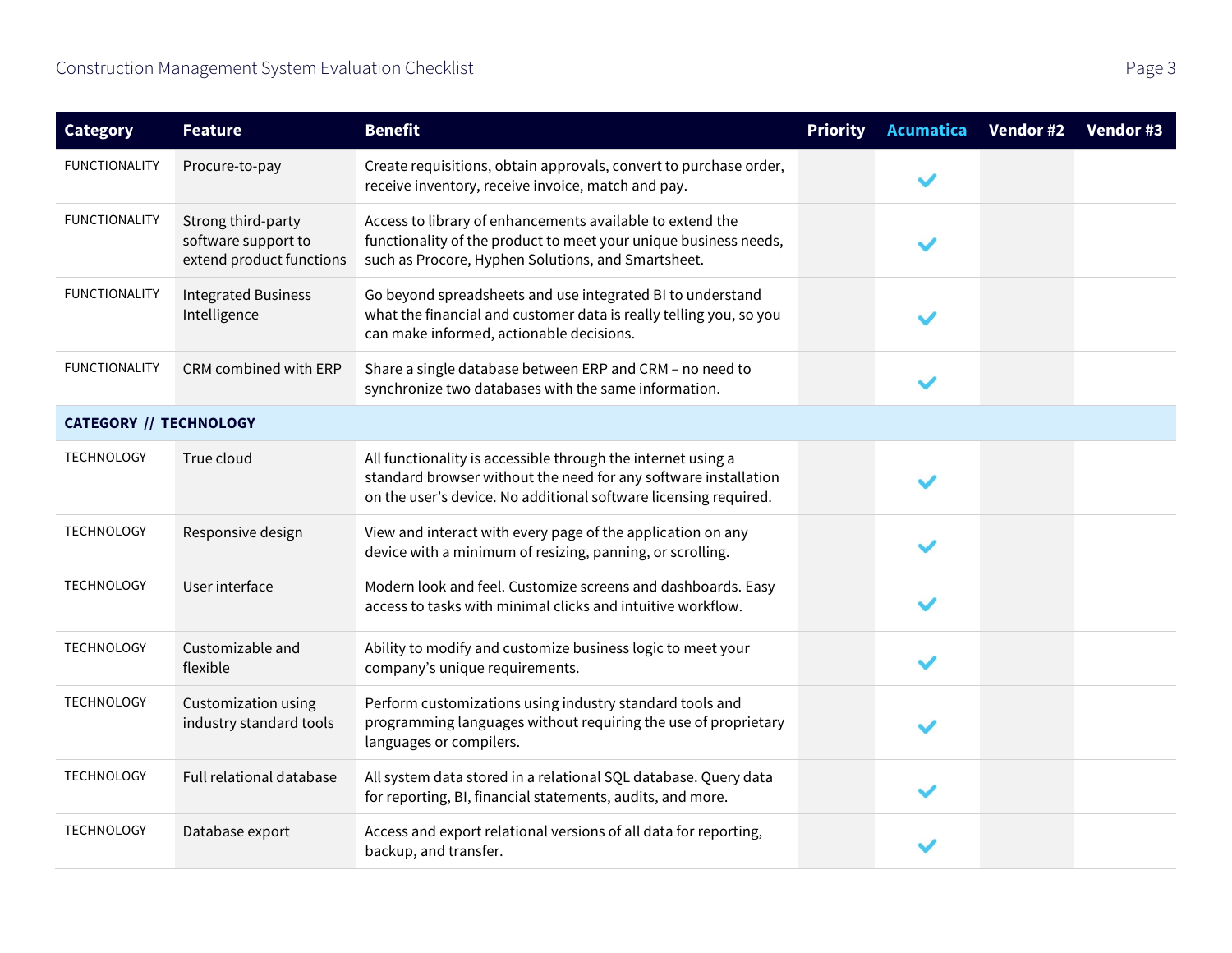| <b>Category</b>          | <b>Feature</b>                                          | <b>Benefit</b>                                                                                                                                                                                                                                                                                                                                                                                                                   | <b>Priority</b> | Acumatica    | Vendor #2 | Vendor #3 |
|--------------------------|---------------------------------------------------------|----------------------------------------------------------------------------------------------------------------------------------------------------------------------------------------------------------------------------------------------------------------------------------------------------------------------------------------------------------------------------------------------------------------------------------|-----------------|--------------|-----------|-----------|
| <b>TECHNOLOGY</b>        | Upgrade on your<br>schedule                             | Ability to plan upgrades at dates and times that are convenient to<br>you and your company - not the software vendor.                                                                                                                                                                                                                                                                                                            |                 |              |           |           |
| <b>TECHNOLOGY</b>        | Capable of moving to the<br>cloud when you are<br>ready | Not everyone wants to operate in the cloud. The product should<br>support both on premise and cloud deployments, and let you<br>switch deployment models if and when you are ready.                                                                                                                                                                                                                                              |                 |              |           |           |
| <b>CATEGORY // VALUE</b> |                                                         |                                                                                                                                                                                                                                                                                                                                                                                                                                  |                 |              |           |           |
| <b>VALUE</b>             | Low Total Cost of<br>Ownership (TCO)                    | Reduce the total cost of ownership over the foreseeable lifetime<br>of the product (at a minimum 3-5 years), including licensing,<br>support, hardware, upgrade, and hosting costs. Be sure to add<br>the cost of additional products required to run the system (web<br>server, eCommerce platform, database server, collaboration<br>tools, CRM, etc.), which includes all required hardware, licensing,<br>and support costs. |                 | $\checkmark$ |           |           |
| <b>VALUE</b>             | Scale as you grow                                       | Ability to accommodate heavier volumes, more resources, and<br>more users as your business grows. Pay only for what you use.<br>Add more resources when you need them.                                                                                                                                                                                                                                                           |                 | $\checkmark$ |           |           |
| <b>VALUE</b>             | Flexible licensing options                              | Offers subscription or perpetual licensing (depreciable capital<br>expense versus an ongoing operating expense).                                                                                                                                                                                                                                                                                                                 |                 |              |           |           |
| <b>VALUE</b>             | Multiple deployment<br>options                          | Deployment methods allow on premise in your facility, private<br>cloud of your choice, or our public cloud using Amazon Web<br>Services (AWS).                                                                                                                                                                                                                                                                                   |                 |              |           |           |
| <b>VALUE</b>             | Preserve capital for other<br>business initiatives      | Cloud deployments reduce the need for initial cash outlay for<br>hardware and software purchases. Cloud deployments also<br>reduce the amount of internal IT staff required for hardware and<br>software support and maintenance.                                                                                                                                                                                                |                 | $\checkmark$ |           |           |
| <b>VALUE</b>             | Charged by resources<br>used, not by user               | Vendor charges for the resources used, not by user count,<br>making the benefits of ERP available to all employees,<br>customers and suppliers. Charging by user penalizes growing<br>businesses.                                                                                                                                                                                                                                |                 | $\checkmark$ |           |           |